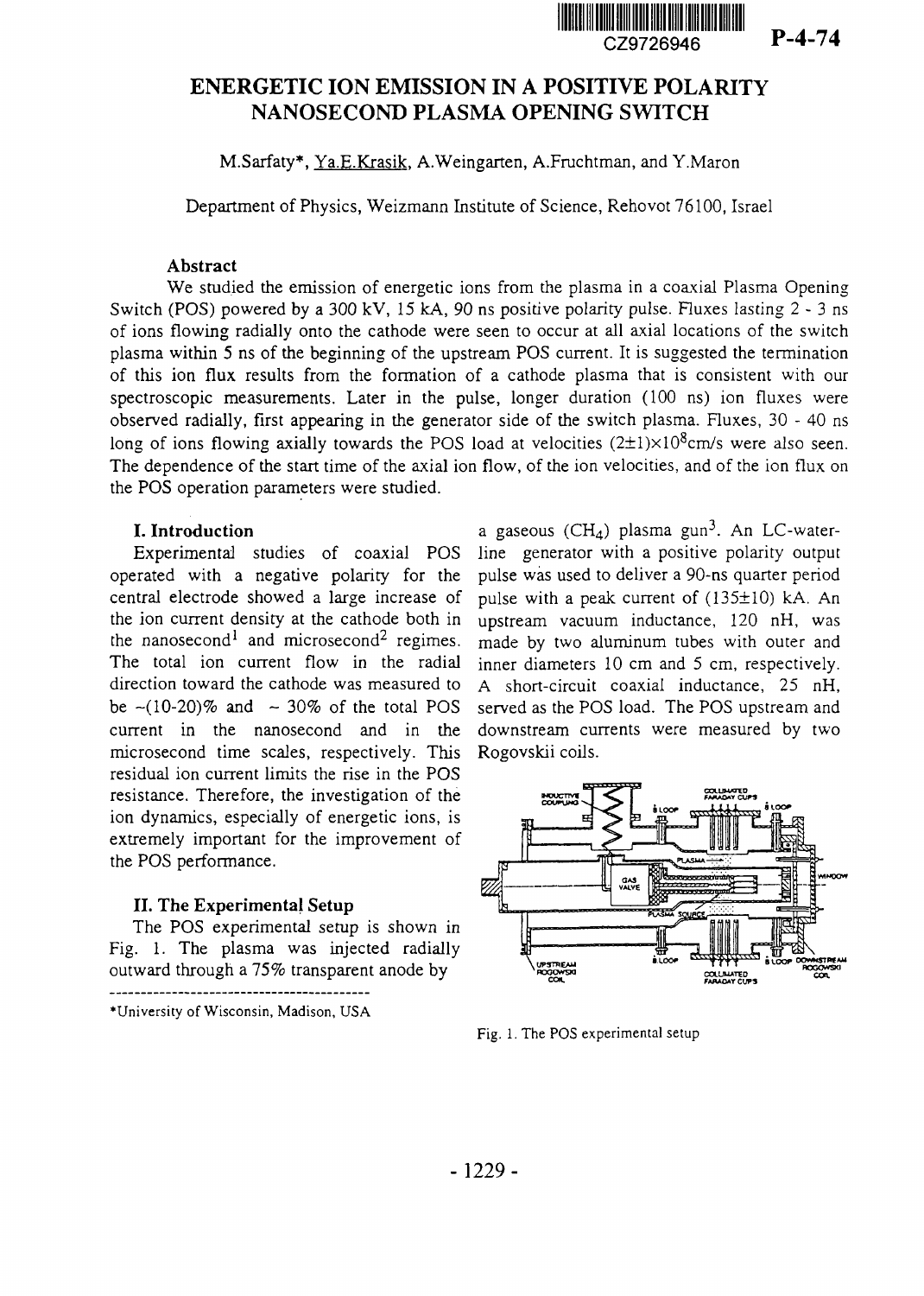The plasma electron density prior to the generator pulse was determined to be  $(1.3\pm$  $(0.5)10^{14}$ cm<sup>-3</sup> at 0.5 cm from the anode surface from Stark broadening of  $H_{\alpha}$  and  $H_{\beta}$ . The plasma average flow velocity, determined by Doppler shift of several ion species, was found to be  $(1.5\pm0.5)10^6$ cm/s. The electron density was found to be uniform in the azimuthal direction and over the 4-cm axial direction within 15%.

Varying the POS conduction times was achieved by changing the time delay,  $\tau_d$ , between the discharge of plasma source and the generator. Typical waveforms of the upstream and downstream currents, and the POS current are shown in Fig. 2. The slow rise of the downstream current pulse was also observed in the previous studies<sup>4</sup> of a coaxial positive polarity POS.



Fig. 2. Typical waveforms of the upstream  $(I_{11})$ , the downstream  $(I_d)$  and the POS (Ip $\cap$ S) currents.

The ion current density distribution in the radial direction at several axial positions along the POS axis was measured by two arrays of 4 Collimated Faraday Cups (CFC) with a transverse magnetic field. The CFC were placed in front of 1.4 cm wide slots in the cathode, at two opposite sides of the POS, and at axial distances of 1.7 cm from one another. The CFC could be radially translated to yield the ion radial velocities from Time of<br>Flight (TOF) measurements. The current Flight (TOF) measurements. density and velocities of ions flowing in the axial towards the load were measured by four magnetically insulated CFC, azimuthally separated by 90°, and placed at the radial center of the POS interelectrode gap at various distances from the load side edge of the plasma.

## **III. Measurements and Data Analysis 3.1. Radial ion flow**

The CFC signals in the two sides of the POS were similar to within the ±30% shot-toshot irreproducibility. Based on these observations we assume in the estimates below azimuthally symmetric CFC signals over the entire plasma in the switch region. At distance of 1.5 cm from the cathode slots the signal exhibit two peaks, shown in Fig. 3. A short duration ion pulse, 2-3 ns long, appeared in almost all CFC within 5 ns from the beginning of the upstream current. The amplitude of these ion current spikes reached 40 A/cm<sup>2</sup> . The decrease of the plasma density near the CFC by reducing the time delay  $\tau_d$ , or by reducing the cathode slot width to 0.2 cm, resulted in the disappearance of the early ion spike, with less significant effect on the longer duration late ion



Fig. 3. The ion current density measured by two arrays of CFC at 4 axial locations and in both oppositive sides of the POS.

The start time of the longer-duration ion current was found to depend on the CFC axial position (see Fig. 4). This ion pulse began first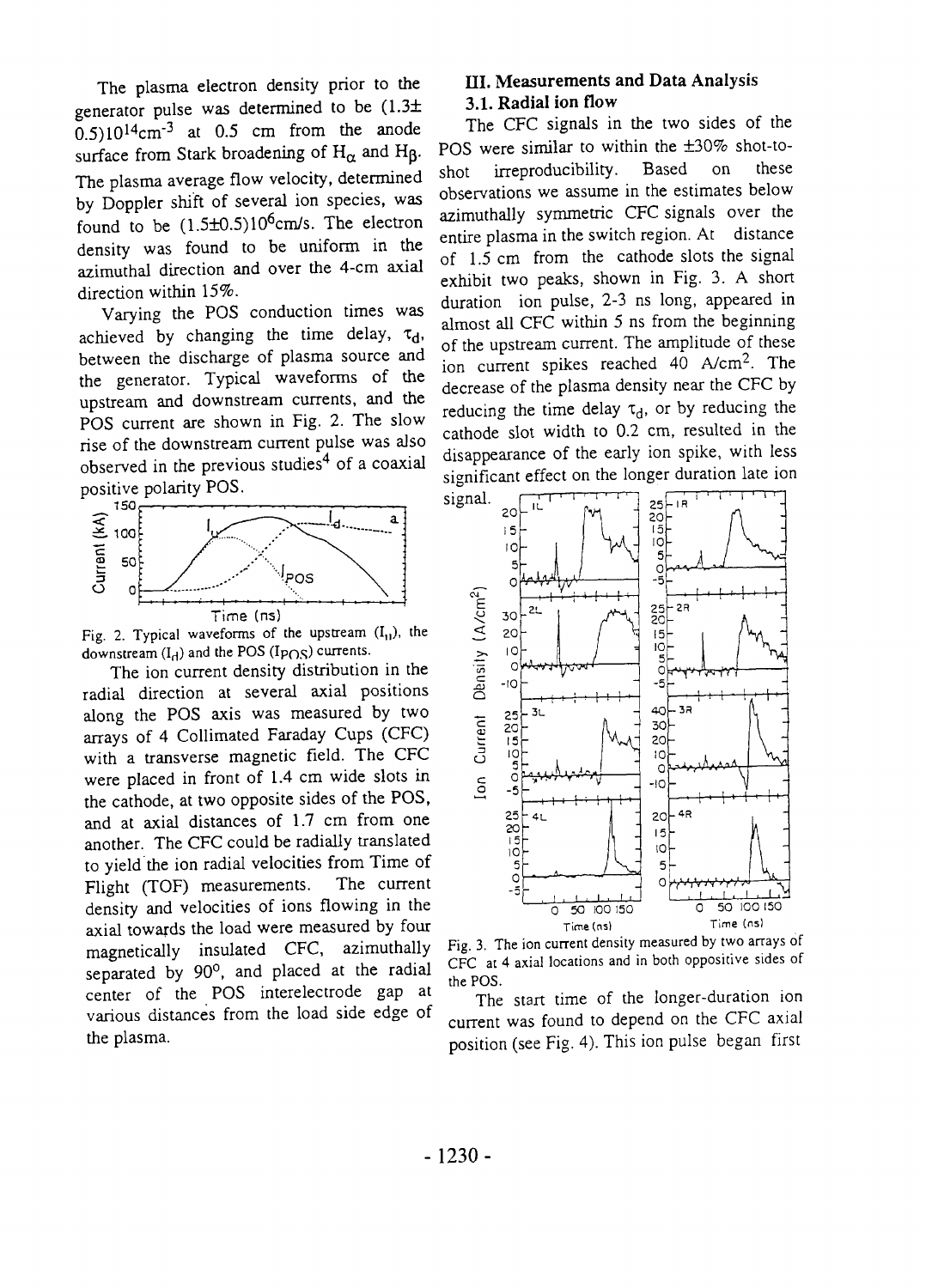at the generator side and later at the load side of the plasma. The axial propagation velocity of the ion-ejection zone during pulse are found to be  $(8\pm1.5)10^7$ cm/s and  $(9.5\pm \sqrt{2})$ 1.5)10<sup>7</sup>cm/s for the longer and shorter conduction times, respectively.

At 1.4 cm from the cathode slot the ion late signals has a relatively short time duration, while at larger distances the ion current was lower and lasted up to a few microseconds. The increase in the ion pulse



Fig. 4. The appearance time of the fastest ions, emitted in the radial direction for two operation regimes of the POS: 50 ns conduction time (solid) and 80 ns conduction time (dashed). The zero axial position correspond co the axial center of the POS plasma.

duration results from the differences in the ion velocities due to their different mass and charge. The radial velocity of the fastest ion component, averaged over 20 experiments for the same  $\tau_d$ , was  $(2.3\pm 0.5)10^8$ cm/s. Our spectroscopic investigations<sup>3</sup> of the plasma source showed that the plasma, formed from CH4, consists of C and H atoms, protons, and CII-CIV ions. The fastest ion component is thus probably protons with energies  $(28\pm11)$ keV that is consistent with the POS voltage. The estimated total radial ion current rises in time to a maximum level of 5 kA, which is  $\approx$ 5% of the current flowing through the POS.

#### 3.2 **Axial ion flow**

In the upper half of Fig. 5 we present the current density of the ion flow propagated in the axial direction towards the shorts circuit end of the load. The reproducibility of the ion current density and the ion pulse duration was

±50% and ±30%, respectively. The flow of electrons co-moving with the ions was observed by the CFC without magnets and using a bias voltage of  $100 \text{ V}$  (see the lower half of Fig. 5). The ion axial velocity obtained from these TOF measurements was found to be similar in all axial locations,  $(1.8\pm0.5)10^8$ cm/s for the cases where the conduction times were  $\leq 80$  ns. The average peak density was  $(55\pm20)$ A/cm<sup>2</sup>, with a pulse FWHM of  $(30±10)$  ns. For longer conduction times, the ion axial velocity was found to be smaller,  $(8\pm2)10^7$  cm/s, and the signal duration increased with the axial distance. Based on the TOF data the time at which the ions left the load side of the plasma was found to be (6O±15) ns when the POS conduction time was about 50 ns, which coincides with the rise of the downstream current.



Fig. 5. Ion current density traces measured in a single discharge by 4 axially separated magnetically insulated CFC. The CFC are positioned between the plasma and the load.

#### **IV. Discussion**

Let us describe the process we believe is responsible for the short duration ion pulse collected at the CFC screen box. The same process is expected to occur near the cathode because it electrically is connected by plasma to the CFC screen boxes.

When a voltage is applied between the cathode and the anode, plasma electrons are drawn to the anode. As a result, electrons are